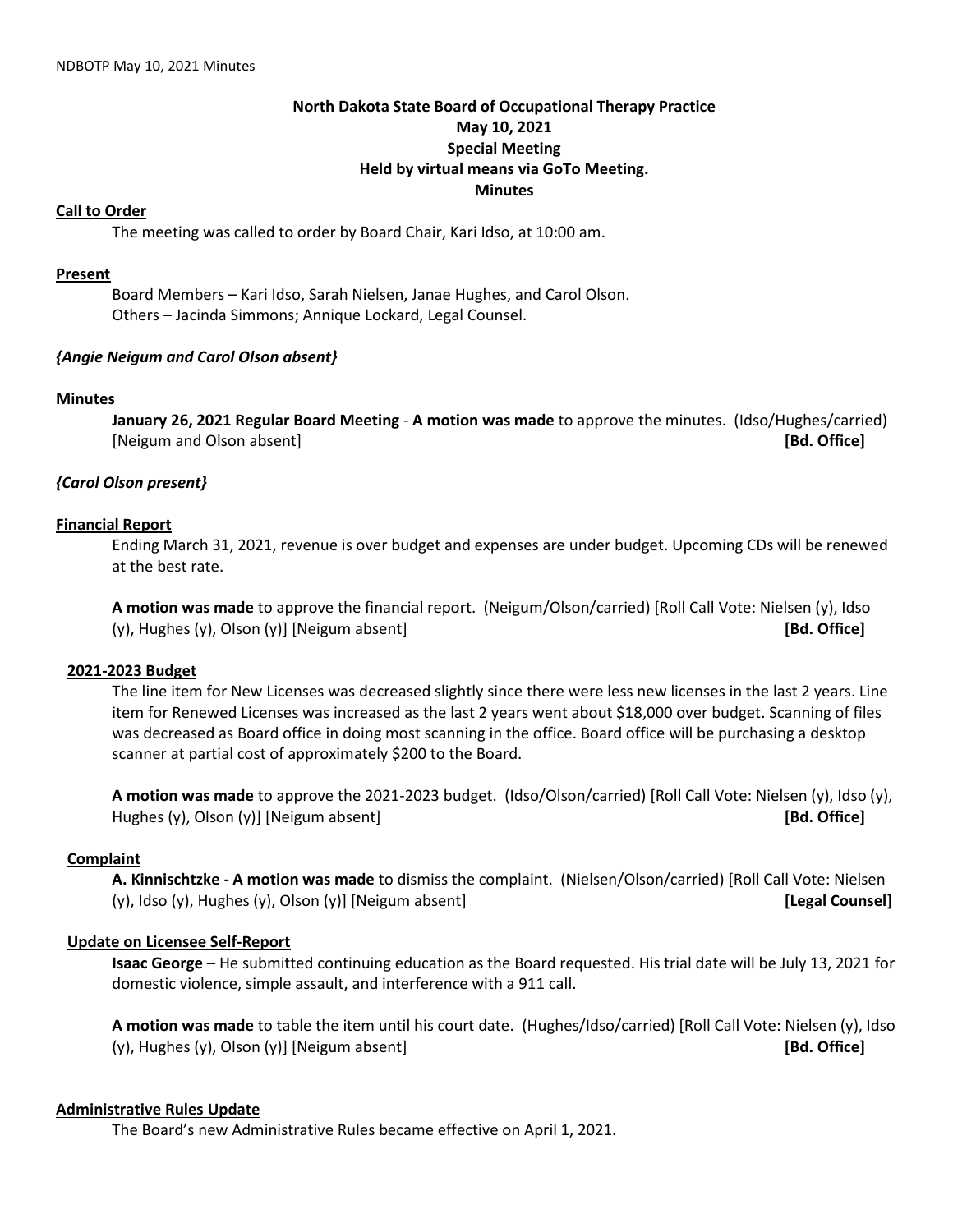#### NDBOTP May 10, 2021 Minutes

The Board will send out the Jurisprudence exam and assign questions to each Board member to review to make sure it is consistent with the new Administrative Rules. **[Bd. Office]**

**Newsletter to Licensees** - **A motion was made** to send out a newsletter to licensees notifying them of the updated rules. (Nielsen/Idso/carried) [Roll Call Vote: Nielsen (y), Idso (y), Hughes (y), Olson (y)] [Neigum absent] **[Bd. Office & members]**

### **2021 Legislative Session Update**

**OT Licensure Compact Legislation Update –** No bill was filed but could be next session.

**Telehealth Proposed Bill –** Bill failed but could be brought up at next session.

**HB1472 Consumer Access to Complementary and Alternative Healthcare** – Bill failed in the House.

**SB2336 Licensure Compacts –** This bill concerns changing licensure compacts that are already in place by repealing all of them and requiring each Board to add compact language to their Administrative Code. It did not directly affect this Board. It was amended to be a legislative study that only applies to behavioral and mental health fields. The existing compacts are still in law. The bill was passed and signed by the Governor.

## **ACOTE Inactive Status for MS Degrees**

UND and University of Mary has discontinued the master's degree for Occupational Therapy and going solely to the doctorate degree. This will not affect licensure requirements. The Board anticipated this when they changed their rules in 2014. The Administrative Rules require graduates of an approved program but do not state a specific degree. It allows for OTs to have a doctorate or master's degree in OT and for OTAs to have an associate or bachelor's degree in OT.

#### **NBCOT/AOTA Update**

**NBCOT Leadership Forum 9/22-23/2021** – Hughes and Olson are interested in attending. NBCOT has not decided if it will be virtual or in-person or a combination. In past years, NBCOT has paid for one Board member and one administrator to attend. The Board office will send out information when available. **[Bd. Office]**

**Request for Barbara Williams, NBCOT, to Attend a Board Meeting – A motion was made** to grant their request to attend the next Board meeting sometime in August 2021. (Nielsen/Olson/carried) [Roll Call Vote: Nielsen (y), Idso (y), Hughes (y), Olson (y)] [Neigum absent] **[Bd. Office]**

#### **Continuing Education Request**

**Sharon Drewlo – Authored book, "Guide & Grow: Baby's First Year" - A motion was made** to approve the request for 20 hours of continuing education for the 2020-2022 licensing period. (Nielsen/Olson/carried) [Roll Call Vote: Nielsen (y), Idso (y), Hughes (y), Olson (y)] [Neigum absent] **[Bd. Office]**

# **List of Approved Licensees (1/12/2021-5/5/2021)**

**A motion was made** that the Board approves and ratifies the attached list of issued licenses. (Olson/Idso/carried) [Roll Call Vote: Nielsen (y), Olson (y), Hughes (y), Idso (y), Olson (y)] [Neigum absent]

Nielsen asked if it would be helpful to the Board to ask each applicant if they intend to work in telehealth or inperson therapy. Legal Counsel states it would be dependent on the reciprocity rules if they can ask that information. Tabled to the next agenda.

#### **Next Meeting Date**

The Board will meet again sometime in August 2021.